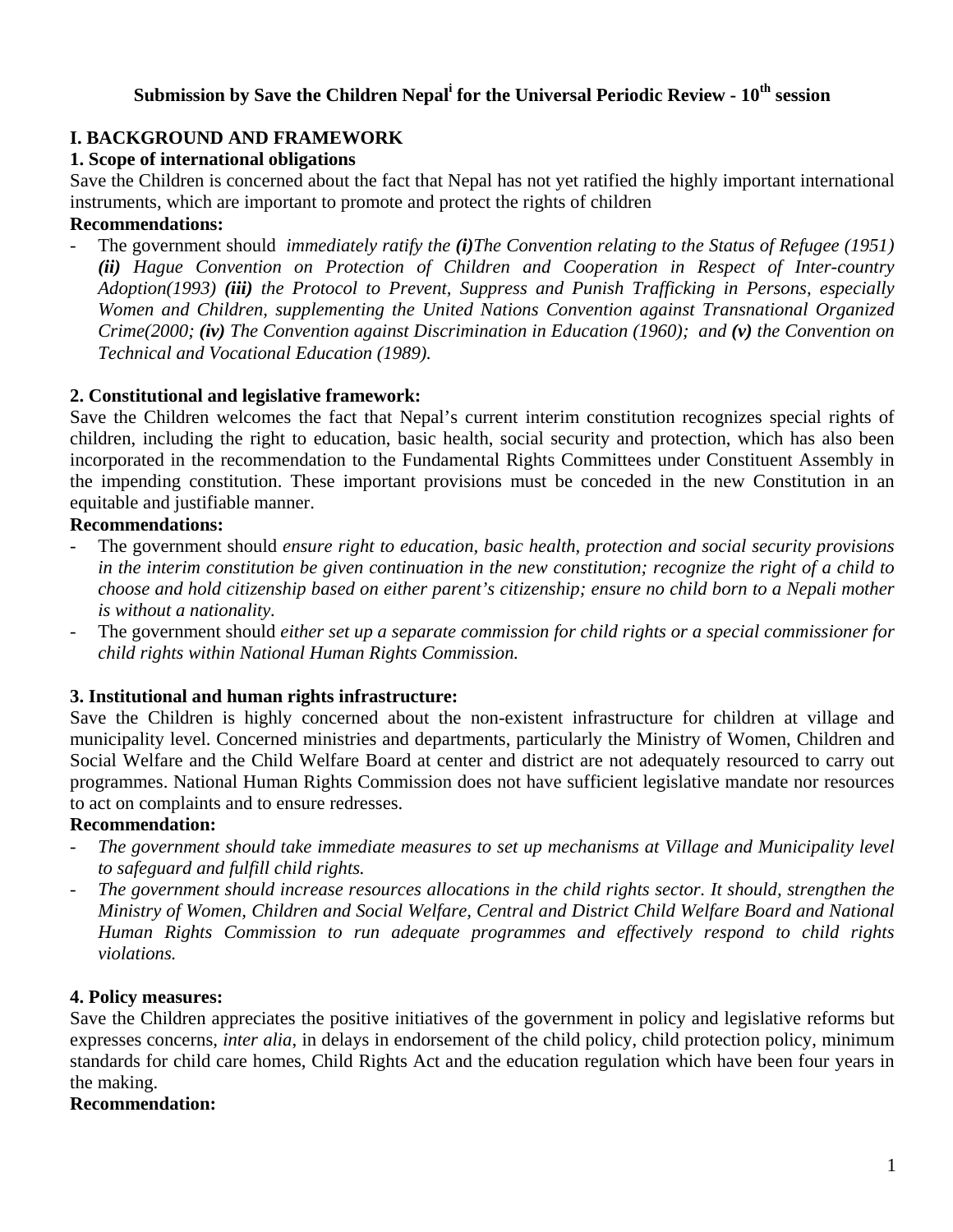- *The government should continue consultations with civil society on policy reform and expedite endorsement of the Child Rights Act, Education Regulation, Child Protection Policy, minimum standards for child care homes and child policy immediately.* 

# **II. PROMOTION AND PROTECTION OF HUMAN RIGHTS ON THE GROUND**

## **Implementation of international human rights obligations**

## **1. Right to equality and non-discrimination**

Discrimination is prohibited under the Constitution of Nepal. However, Save the Children is deeply concerned with the widespread discriminatory practices against girl children, *Dalit* children, children with disabilities, children with HIV and AIDS, which are more prevalent in semi urban and rural areas. Available and appropriate services for children with disability have not received attention.

# **Recommendation:**

- *The government should increase its efforts to ensure implementation of existing laws guaranteeing the right to non-discrimination as stipulated in article 2 of the Convention of the Rights of the Child by adopting appropriate legislation and enforcement measures to end discrimination against girls, dalits, children with disabilities and children with HIV and AIDS, and strengthen monitoring mechanisms.*
- *The government should ensure HIV and AIDS infected mothers are not denied to take care of their noninfected children and ensure mothers are provided with additional help for ensuring non transmission.*

# **2. Children's right to life jeopardized by explosive devices**

Children's right to life is currently threatened due to the presence of explosive devices which were placed during the armed conflict. Even after the signing of the Comprehensive Peace Accord (November 2006) 275 people have been reported killed with children accounting for more than 50% of casualties. Similarly more than 240 children have been injured leaving them with permanent disability including the loss of limbs, hearing and eyesight and psychological effect.<sup>ii</sup>

### **Recommendation:**

- *The government should ensure every child affected by explosive devices receive necessary and free rehabilitation.*
- *The government should identify explosive affected areas and immediately start mine clearance including mine education program targeting children and communities.*

# **3. The right to health**

Save the Children is severely concerned with the current health services and their quality in rural areas and the inadequate allocation made by the government for child health. Although basic health care is free, nearly 40% of Nepal's populations lack access to primary health care. Infant and under-five mortality stands at 48 per 1000 and 61 per 1000, respectively with most of these deaths being preventable and treatable. Among others, malnutrition remains a dominant underlying cause of death among children. Access to safe water and hygiene is largely absent in rural areas of Nepal. In year 2009, 17 districts in the western part of Nepal suffered from a diarrheal outbreak resulting in 356 deaths in a two month period including around 100 children due to lack of good hygiene and water facilities and inadequate management.<sup>iii</sup>

# **Recommendation:**

- *The government should take immediate steps to realize children's right to survival and health, in accordance with the principles of the best interests of the child and non-discrimination, including availability, accessibility, acceptability and quality of curative and primary health services for newborns, children and their mothers, especially for marginalized communities and in rural areas.*
- *The government should improve child nutritional status by implementing appropriate programs targeting poor communities and food deficit areas. .*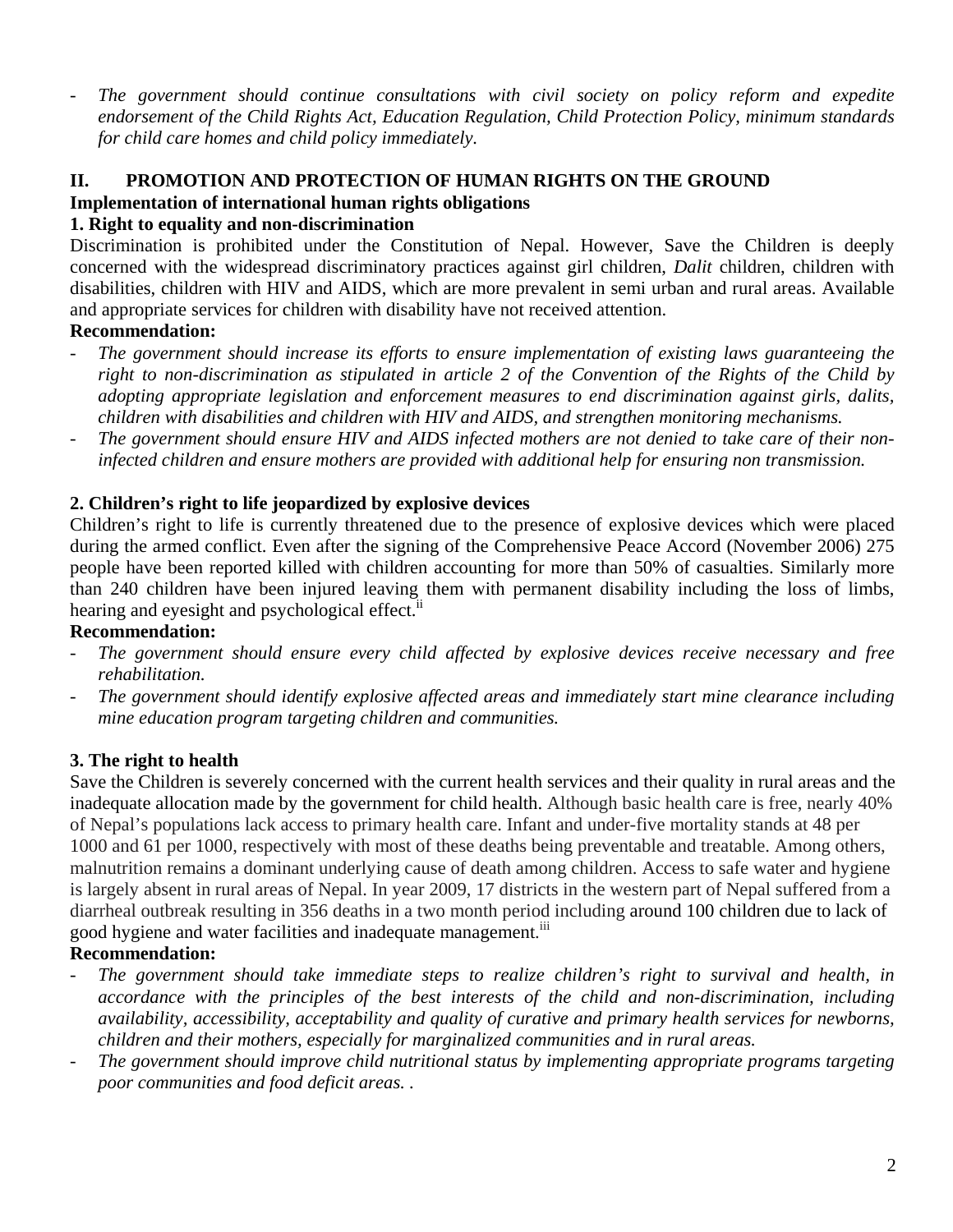## **4. Violence, sexual abuse and harmful traditional practices**

Save the Children is concerned with the prevalence of widespread domestic violence, harmful practices such as child marriage, *Chhaupadi and* corporal punishment in private and public sphere. The concern is also on neglect of children during rearing and more so of girls. The Domestic Violence (crime and punishment) Act 2008 does not sufficiently address the problem of children being victims of domestic violence. In cases of molestation, the legislative provisions are flawed because the state does not represent children is such cases. And the limitation to file a complaint to the police in case of rape/attempt to rape is only 35 days, which adversely affects reporting and justice. Lack of victim assistance, social in-acceptance of girls when they file complaints and insensitivity of state institutions towards justice for children has made the situation worse. **Recommendation:** 

- *The government should take immediate measures, including legislation, to protect all children, whether girls or boys, from sexual abuse until the age of 18, including lengthening the period for reporting abuse; ensure child molestation cases are represented by the state, ban corporal punishment; establish child friendly administrative and judicial procedures for child victims and witnesses of crimes to ensure they receive adequate protection, rehabilitation and compensation including right to confidentiality.*
- *The government should make sure that all children affected by sexual abuse, exploitation and violation during armed conflict have access to special procedure for redress.*
- The government should strictly enforce the law prohibiting harmful practices that violate the rights of *girls, i.e., badi, chaupadi, deuki, kamalari and child marriage.*

# **5. Prostitution and trafficking**

Save the Children is gravely concerned with the high number of women and girl children being trafficked to India for commercial sex and the ineffectiveness of cooperative mechanisms between Nepal and India to counter such menace. <sup>iv</sup> More than 20,000 girl children are estimated to be in the sex trade within Nepal.<sup>V</sup> The state has no specific mechanisms and program to address spread prostitution, protect, rescue, rehabilitate vulnerable and victims and prosecute internal and external perpetrators. Many provisions and facilities guaranteed under the Human Trafficking Control Act are not being implemented. The inter-country adoption process in Nepal is frail and open to abuses and contravene the Hague Convention 1993. Monitoring is weak to oversee cash transfers and falsification of documents. The government has established diplomatic offices in migrant destination countries but their functions are too limited to respond to trafficking or forced labour. **Recommendation:** 

- The government should establish or re-enforce national and international mechanisms to fight inter*country trafficking in persons, especially children, prosecute perpetrators, and provide protection, social rehabilitation and compensation for all victims.*
- *The government should Significantly increase law enforcement efforts against all types of trafficking and sex trafficking*

### **6. Child Labour**

There is no system of registration, control and monitoring of child labour in Nepal. Cchildren are working in various sector. National legislation which has termed employment of children in hazardous sectors is quarries, brick kilns, mining, road construction, transportation, restaurants and roadside hotels. Children working in these sectors are prohibited by ILO convention. Employment of children in abusive and hazardous environment is a violation of UNCRC principles. Though employing children under 14 is prohibited by law, having very young children as domestic laborer is widely accepted. In the hope to escaping domestic labour, many working children end up in the street. In the absence of adequate state rehabilitation programs, there is an increasing number of children at risk coming into conflict with the law.<sup>vi</sup> Although the *kamaiya<sup>vii</sup>* system has bee abolished, the government has failed to implement an effective program to ensure *kamalari* are brought into the formal or vocational education system.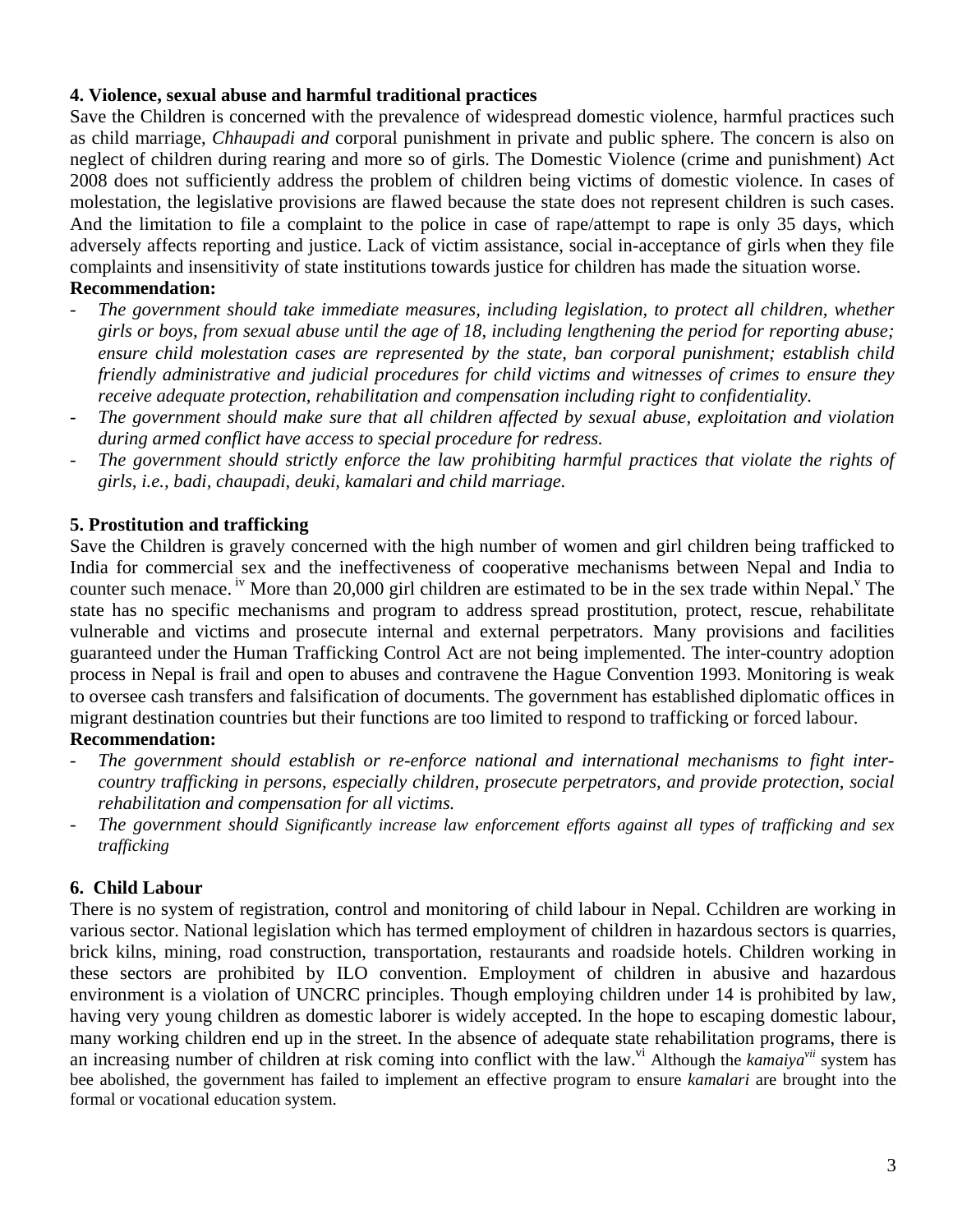#### **Recommendation:**

- *The government should strictly enforce laws prohibiting employment of children below 14 years of age, set up state offices to monitor, prevent, rescue and rehabilitate child laborers and children in street situations and prosecutor violators*
- *The government should strengthen programs to better address the educational and rehabilitative right of kamalari children, focusing on their place of origin.*

#### **7. Birth registration and the right to nationality**

Although birth registration is mandatory by law, Save the Children is concerned with the low rate of birth registration (35% of total children only registered birth according to the Ministry of Local Development), especially in rural areas. Many groups of children are not registered which makes it difficult for them to enjoy many other rights and privileges as children including citizenship. Save the Children is particularly concerned with the current provisions of the Birth, Death and other Personal Incidences (Vital Registration) Act of 1976, which limits a mother's right to independently register her child's birth. Similarly, the implementation of amended Citizenship Act of 1964, which allows a child to claim nationality with his /her mother's name, is also not fully implemented.

### **Recommendation:**

- *The government should implement the newly amended provisions in the Death and other Personal Incidences (Vital Registration) Act of 1976, Citizenship Act of 1964 by developing facilitative measures such as a detail guideline for the local government agencies;*
- *The government should put into place measures to end discrimination against children born to foreign fathers, abandoned children, orphans, children born out of wedlock and children from the Badi community, amongst others, in birth registration and obtaining citizenship. Ensure that all children of refugees and asylum-seekers born in Nepal are issued with birth certificates.*

#### **8. Children in conflict with law**

Save the Children is concerned that the current juvenile justice system fails to promote diversion, restorative justice practices and alternatives to deprivation of liberty. There is insufficient training of juvenile justice actors and deprivation of liberty is the norm instead of the measure of last resort. Children deprived of liberty are still more frequently tortured than adults in Nepal.<sup>viii</sup> The only correction center in the country is over populated and under resourced. The Children Act 1992 and Juvenile Justice Procedure Regulation 2006 categorically states provisions for a Juvenile Court or Bench but there has been no initiative on implementation; professional social workers and child psychologist to support children on trial have not been appointed to carry out social inquiry reports.

#### **Recommendations:**

- *The government should implement the Child Act 1992 and Juvenile Justice Procedure Regulation 2006; establish a Juvenile Court and there should be special units within the police, public prosecutor's office and judiciary to deal with children. Legislative reform must include restorative practices, diversion and child friendly procedures in juvenile justice system.*

#### **9. The Right to education**

Save the Children is deeply alarmed by the fact that primary education in Nepal is not completely free in the actual sense; there are direct and indirect associated costs. Parents do pay fees for examination and other annual charges in addition to stationary and uniforms. Save the Children is also concerned with lack of commitment by the government on compulsory education and also the disparities in retention in primary and secondary schools between girls and boys, between upper and lower castes and ethnic and indigenous groups. Save the Children is also concerned with inadequate public expenditure in education, shortage of qualified and trained teachers, poor physical infrastructure and overcrowding of classrooms.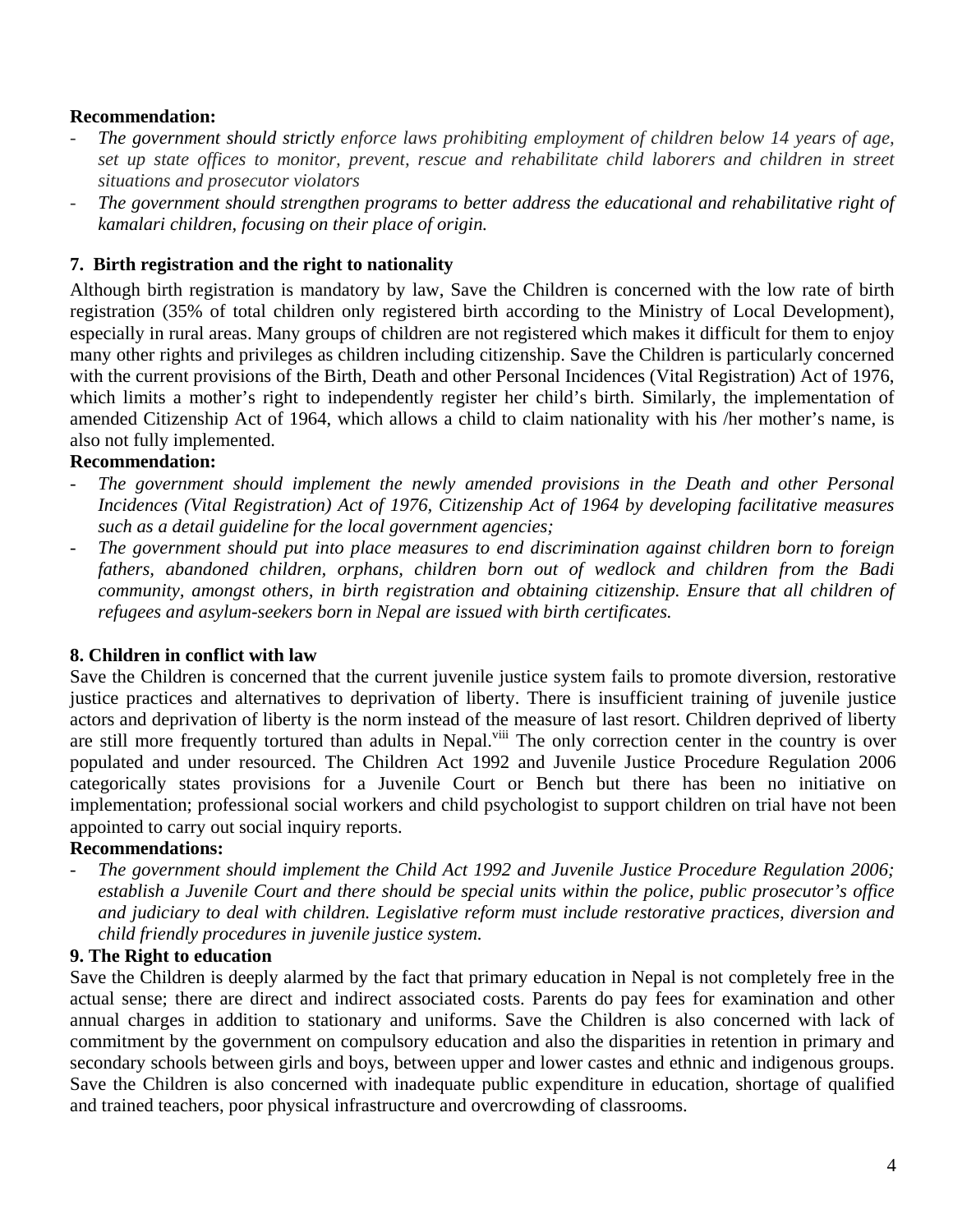### **Recommendations:**

- *The government should take all necessary measures to ensure access to free and compulsory education without discrimination, especially in relation to girls, dalit and children with disabilities.*
- *The government should take all necessary measures to increase public expenditure for school education, particularly to make primary education compulsory and free.*
- *The government should ban all kinds of violence in school including corporal punishment and set up monitoring mechanisms for violations, implementation of policies and code of conduct.*

#### **10. Refugee, asylum-seeking and internally displaced persons (IDPs)**

Save the Children is concerned that refugee status presently can only be sought by certain categories of asylum-seekers. Bhutanese refugees and their children experience restrictions on movement and recreation and access to health and education is limited. There are no state programs for children of IDPs there are procedural and administrative hurdles to access education and health services.

#### **Recommendation:**

*- The government must ensure all children of internally displaced persons, refugees, asylum-seekers and their families enjoy their right to health, education and birth registration, without prejudice and discrimination. - The government should bring special programs for children of internally displace population.*

### **11. The right to be heard**

Save the Children welcomes provisions in the Government's development plan (2006/07- 2009/10) aiming to strengthen child participation in all project cycle, in policy making and in its efforts in developing national child participation framework to implement UNCRC provisions.

## **Recommendation:**

The government should ensure that the child's right to be heard be taken into account in on going policy, *legislative and structural reform, in accordance with the Committee on the Rights of the Child's General Comment No. 12 (2009), including in all judicial and administrative proceedings affecting children.*